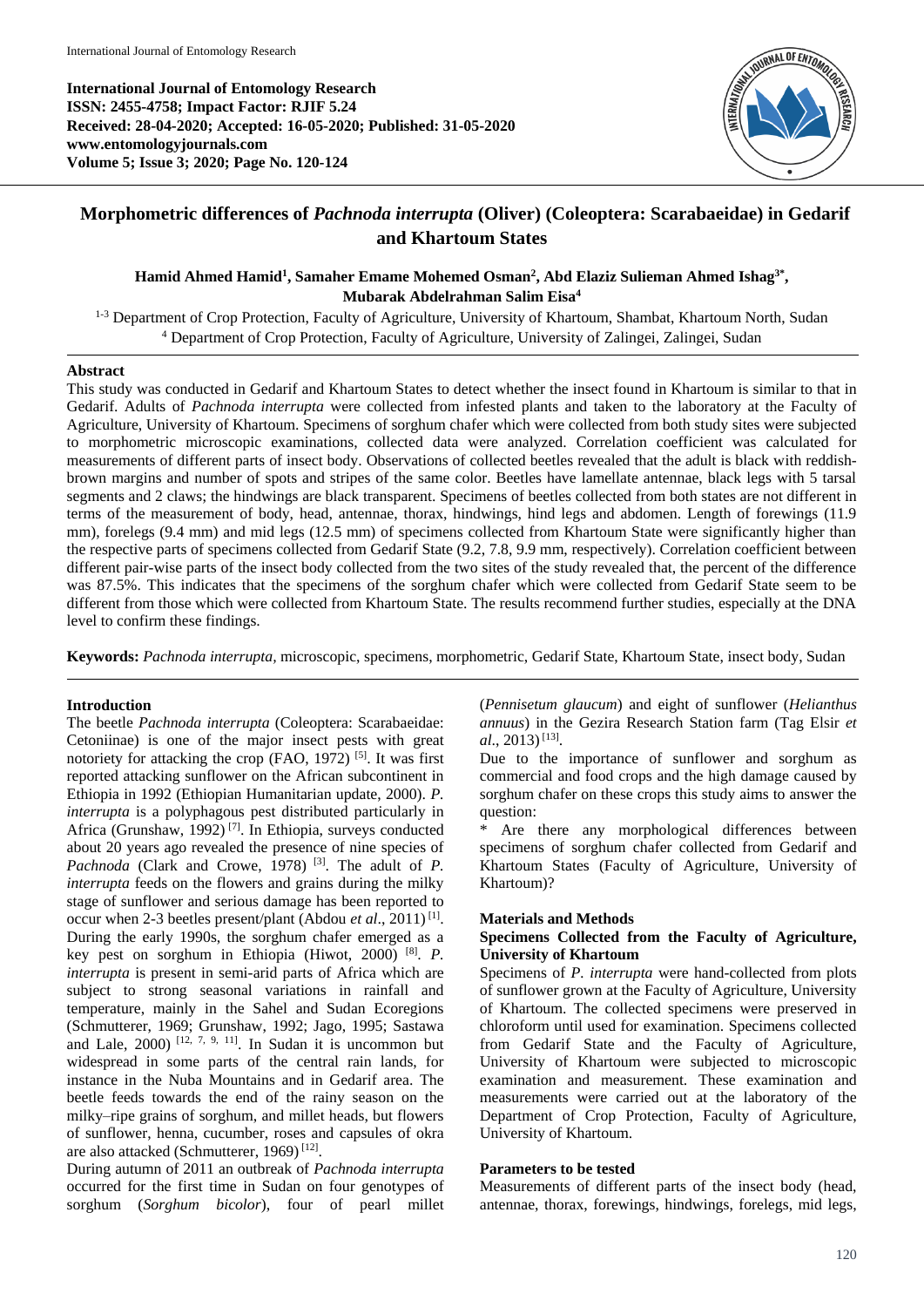hind legs and abdomen) were taken. The measurements were carried out in ten adult insects randomly selected from the samples that were collected from each study site (Faculty of Agriculture, University of Khartoum and Gedarif State). Glass slides were prepared from antennae and legs of insects to facilitate measurement under the microscope.

The mean length of the different parts of the insect body were compared between the insect samples collected from Gedarif State and the Faculty of Agriculture, University of Khartoum, to detect the variability between species collected from the two study sites.

### **Statistical Analysis**

The collected data from Gedarif State and the Faculty of Agriculture, University of Khartoum were subjected to T-Student Test described by Gomez and Gomez (1984) [6]. In addition, the correlation coefficient was calculated for the different pair-wise parts of the body for specimens collected from each study site.

### **Results**

#### **The Morphology of** *Pachnoda interrupta* **Adult**

1. Morphology of *Pachnoda interrupta* Adult collected from the Faculty of Agriculture, University of Khartoum

The adult is black in color with reddish-brown margins and a number of spots and stripes of the same color. The body is 17.9 mm long, the head 3mm long, antennae lamellate 2 mm long, the thorax is 7 mm long, the legs are black in color and had 5 tarsal segments and 2 claws, the forelegs, mid legs and hind legs are 9.4 mm, 12.5 mm and 13.1mm long, respectively. The forewings are black with reddish- brown spots and stripes, 11.9 mm long; the hind wings are black transparent, 17.5 mm long. The abdomen is 7.9 mm long.

2. Morphology of *Pachnoda interrupta* Adult Collected from Gedarif State

The adult is black in color with reddish-brown margins and a number of spots and stripes of the same color. The body is flat when viewed from above and is 17.7 mm long, the head is 3mm long, antennae lamellate 2mm long, the thorax is 6.6mm long. The legs are black in color with 5 tarsal segments and 2 claws, the forelegs are8.7mm long; the mid legs and hind legs are 9.9mm and 12.1 mm long, respectively. The forewings are black with reddish-brown spots and stripes, 9.2 mm long, the hind wings are transparent black in color, 17.9 mm long and the abdomen is 8.1mm long.

### **Assessment of the Variability between** *Pachnoda*  **Specimens Collected from the Faculty of Agriculture, University of Khartoum and Specimens Collected from Gedarif State**

Statistical analysis showed no significant difference in the length of body, head, antenna, thorax, hind wing, hind legs and abdomen between insects collected from Gedarif and those collected from the Faculty of Agriculture, University of Khartoum, (Table 1 and Figures 1-3). The overall mean of body length

Body length (BDL) was 17.8 mm; 3 mm head length (HDL), 2 mm antennal length (ANL), 6.8 mm thorax length (THL), 17.7 mm hind wings length (HWL), 12.6 hind legs length (HLL) and 8mm abdomen length (ABL).

Highly significant difference (*p*<0.01) was detected in the mean length of forewings of insects collected from the Faculty of Agriculture University of Khartoum, (11.9 mm) and that of insects collected from Gedarif State

(9.2 mm) (Table 1).

The mean length of forelegs of insects collected from the Faculty of Agriculture, University of Khartoum, (9.4 mm) is significantly higher  $(p<0.05)$  than that of insects collected from Gedarif State (8.7 mm) (Table 1)

The T-Test indicated highly significant difference  $(p<0.01)$ in the mean length of midlegs of insects collected from the Faculty of Agriculture, University of Khartoum, (12.5 mm) and that of insects collected from Gedarif State (9.9 mm) (Table 1).

**Table 1:** Correlation of different parts of the insect body of adult collected from Faculty of Agriculture University of Khartoum

| KHASPBDL HL ANL THL FWL HWL FLL MLL HLL ABDL |         |  |         |                      |             |                         |                          |         |
|----------------------------------------------|---------|--|---------|----------------------|-------------|-------------------------|--------------------------|---------|
| <b>BDL</b>                                   |         |  |         | $-0.04$ $-0.38$      | $-0.3$ 0.51 |                         | 0.79                     |         |
| HL                                           |         |  |         |                      |             |                         |                          |         |
| <b>ANL</b>                                   |         |  |         |                      |             |                         |                          |         |
| <b>THL</b>                                   |         |  |         |                      |             |                         |                          |         |
| <b>FWL</b>                                   | $-0.04$ |  |         | $-0.04$ $-0.29$ 0.11 |             |                         | 0.19                     | $-0.04$ |
| <b>HWL</b>                                   | $-0.38$ |  | $-0.04$ |                      |             | $-0.11$ $-0.54$ $-0.14$ |                          | $-0.38$ |
| <b>FLL</b>                                   | $-0.3$  |  | $-0.29$ | $-0.11$              | $\sim$      |                         | $0.46 - 0.16$            | $-0.03$ |
| MLL                                          | 0.51    |  | 0.11    | $-0.54$ 0.46         |             |                         | 0.63                     | 0.51    |
| <b>HLL</b>                                   | 0.79    |  | 0.19    | $-0.14$ $-0.16$ 0.63 |             |                         | $\overline{\phantom{a}}$ | 0.79    |
| ABDL                                         |         |  | $-0.04$ | $-0.38$              |             | $-0.3 \mid 0.51$        | 0.79                     |         |

**Table 2:** Correlation of different parts of the insect body of adult collected from Gedarif State

| GEDSP BDL HL ANL THL FWL HWL FLL MLL HLL ABDL |      |                          |         |         |         |         |                   |         |         |
|-----------------------------------------------|------|--------------------------|---------|---------|---------|---------|-------------------|---------|---------|
| <b>BDW</b>                                    |      |                          | 0.97    | 0.18    | 0.27    | 0.01    | 0.29              | 0.32    | 0.3     |
| HL                                            |      |                          |         |         |         |         |                   |         |         |
| ANL                                           |      |                          |         |         |         |         |                   |         |         |
| THL                                           | 0.97 | -                        |         | 0.21    | 0.16    | $-0.03$ | 0.29              | 0.28    | 0.09    |
| FWL                                           | 0.18 |                          | 0.21    |         | 0.46    | 0.35    | 0.91              | 0.13    | $-0.06$ |
| <b>HWL</b>                                    | 0.27 | $\overline{\phantom{0}}$ | 0.16    | 0.46    |         | 0.21    | 0.61              | $-0.09$ | 0.52    |
| <b>FLL</b>                                    | 0.01 | -                        | $-0.03$ | 0.35    | 0.21    |         | 0.13              | 0.04    | 0.21    |
| MLL                                           | 0.29 | -                        | 0.29    | 0.91    | 0.61    | 0.13    | $\qquad \qquad -$ | $-0.5$  | 0.02    |
| HLL                                           | 0.32 |                          | 0.28    | 0.13    | $-0.09$ | 0.04    | $-0.5$            |         | 0.21    |
| ABDL                                          | 0.3  |                          | 0.09    | $-0.06$ | 0.52    | 0.21    | 0.02              | 0.21    |         |

**Table 1:** Measurements of body parts (means) of specimens of *Pachnoda interrupta* collected from the Faculty of Agriculture, University of Khartoum and Gedarif State

|                                           | <b>Specimens collected from</b>       |                      |             |
|-------------------------------------------|---------------------------------------|----------------------|-------------|
| <b>Measurement of</b><br><b>Body part</b> | Fac. of Agric.<br>(Univ. of Khartoum) | <b>Gedarif State</b> | т.<br>value |
| Body length                               | $17.7 \pm 0.31$ a                     | $17.9 \pm 1.49$ a    | 0.41        |
| Head length                               | $3.0 \pm 0.0$ a                       | $3.0 \pm 0.0$ a      | 0.0         |
| Antennal length                           | $2.0 \pm 0.0$ a                       | $2.0 \pm 0.0$ a      | 0.0         |
| Thorax length                             | $7.0 \pm 0.0$ a                       | $6.6 \pm 1.42$ a     | 0.88        |
| Forewings length                          | $11.9 \pm 0.87$ a                     | $9.2 \pm 1.03$ b     | 6.31        |
| Hind wings length                         | 17.5±1.35 a                           | $17.9 \pm 0.73$ a    | $-0.82$     |
| Forelegs length                           | $9.4 \pm 0.69$ a                      | $8.7 \pm 0.48$ b     | 2.60        |
| Mid legs length                           | $12.5 \pm 1.71$ a                     | $9.9 \pm 1.19$ b     | 3.92        |
| Hind legs length                          | 13.1±1.37 a                           | $12.1 \pm 1.44$ a    | 1.58        |
| Abdomen                                   | $7.9 \pm 0.32$ a                      | $8.1 \pm 0.32$ a     | $-1.41$     |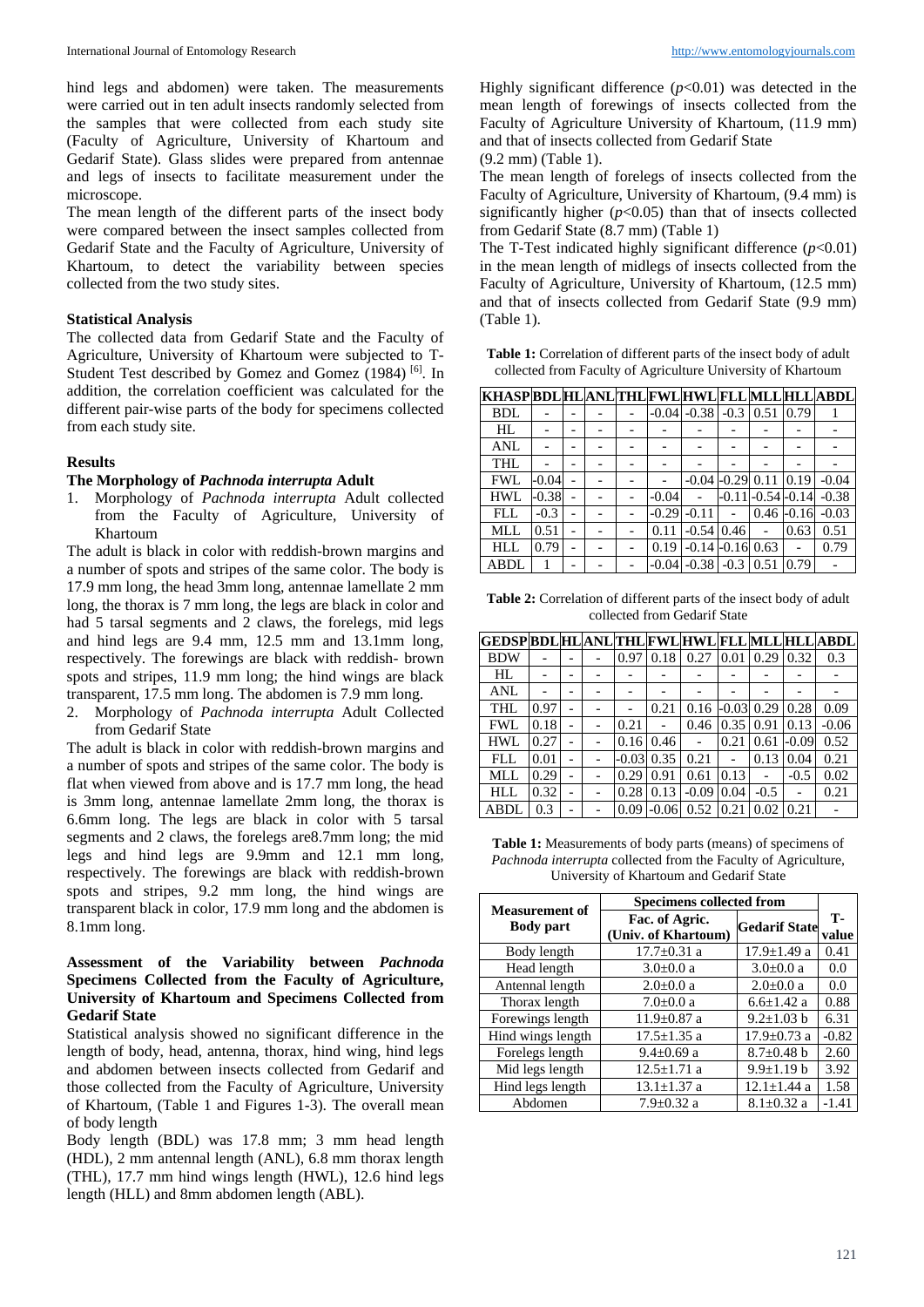

**Fig 1:** Mean length (mm) of forewings of specimens collected from the Faculty of Agriculture, University of Khartoum and Gedarif State



**Fig 2:** Mean length (mm) of forelegs of specimens collected from the Faculty of Agriculture, University of Khartoum and Gedarif State



**Fig 3:** Mean length (mm) of mid legs of specimens collected from the Faculty of Agriculture, University of Khartoum and Gedarif State

### **Correlation between the Different Parts of the Insect Body**

### **Correlation between the Different Body Parts of Insects Collected from the Faculty of Agriculture, University of Khartoum**

A high positive correlation  $(r=0.79)$  was detected between the body length (BDL) and the hind leg length (HLL) on one hand, and between the body length and the abdomen length  $(ABL)$   $(r=1.0)$  on the other hand. Furthermore, the body length exhibited positively moderate correlation (r=0.51) with the mid legs length (MLL), and negatively

weak correlation with the length of forewing (FWL) (r=- 0.04), and with the length of hind wing (HWL) ( $r=-0.38$ ), and with the length of forelegs (FLL) (r=-0.3).

Head length (HL), antennal length (ANL) and thorax length (THL) were not correlated with other different parts of the body.

The forewing length (FWL) showed negatively weak correlation with the length of hind wing  $(HWL)$  (r=-0.04), and with the length of forelegs (FLL)  $(r=-0.29)$ , and with the length of the abdomen  $(ABL)$  (r=-0.04).

A weak correlation was detected between the forewing length and the mid legs length (MLL) (r=0.11) on one hand, and the length of the hind legs length (HLL) (r=0.19), on the other hand. The forewings length was not correlated with head length (HL), antennal length (ANL) and thorax length (THL).

Hind wing length (HWL) exhibited negatively moderate correlation  $(r=0.54)$  with mid legs length (MLL). A negatively weak correlation  $(r=0.11)$  was detected between the length of the hind wing (HWL) and the length of the foreleg, (FLL), and the length of the hind legs (HLL) (r=- 0.14), and the length of the abdomen (ABD) (-0.38).

### **Correlation between the Different Body Parts of Insects Collected from Gedarif State**

The body length (BDL) of beetles collected from Gedarif State revealed positively high correlation (r=0.97) with the thorax length (THL) on one hand. A weak correlation, on the other hand, was detected between the body length and the other body parts.

Thorax length (THL) was negatively weakly correlated (r=- 0.03) with the forelegs length (FLL) but weakly correlated with the other body parts. Hind wings length (HWL) showed positively moderate correlation with the forewings length (FWL)  $(r= 0.46)$  and with the mid legs length (MLL)  $(r=0.61)$  and with the abdomen length (ABL)  $(r=0.52)$ .

The mid legs length (MLL) showed positively high correlation (r=0.91) with the forewings length (FWL), and positively moderate correlation  $(r=0.61)$  with the hind wings length (HWL). On the other hand, they revealed negatively weak correlation  $(r=0.50)$  with the hind legs length (HLL) and a weak correlation with the other body parts.

The hind legs length (HLL) has negatively weak correlation (r=-0.09) with, the hind wings length (HWL). On the other hand, the hind legs length was weakly correlated with the other body parts.

The abdomen length (ABL) showed a positively moderate correlation  $(r=0.52)$  with the hind wings length (HWL). However, it has weak correlation with the other body parts. No correlation was detected between the head length (HL) and antennal length (ANL), each with the other body parts.

### **Correlation between** *Pachnoda* **Specimens Collected from the Faculty of Agriculture, University of Khartoum and Specimens Collected from Gedarif State**

The percent of the difference in correlation between the different parts of the insect body collected from the two study sites was 87.5%. This indicates that the two specimens seem to be different from each other.

### **Feeding Behavior of** *Pachnoda interrupta*

In sunflower the beetles appeared in the field at the flowering stage. The feeding started from the periphery of the disc toward the center. In sorghum, however, the feeding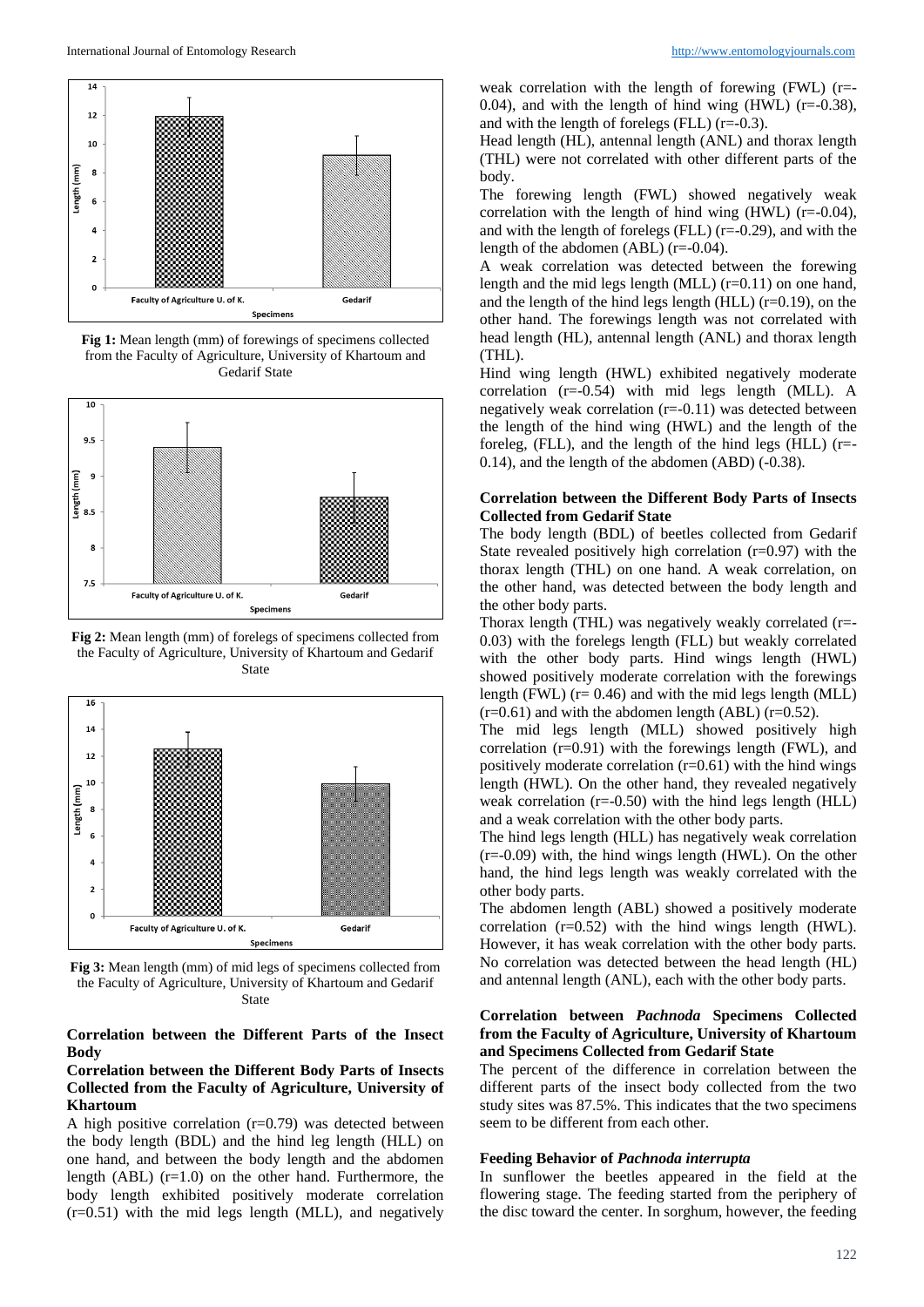appeared as consumption of partial or the whole endosperm of the grain. The feeding started from the top towards the bottom of the spike/panicle; the consumed part turned chafed.

## **Discussion**

The beetles collected from Gedarif and the Faculty of Agriculture, University of Khartoum were found black in color with reddish-brown margins and a number of spots and stripes of the same color. This coloration is the same as that described by Schmutterer  $(1969)$ <sup>[12]</sup>. On the average, the body length of adult beetles collected from Gedarif and the Faculty of Agriculture, University of Khartoum, was found 17.8 mm. This finding agrees with that stated by Schmutterer (1969)<sup>[12]</sup> who reported that the adult beetle is 13-17 mm long and that the beetle has blackish ground color with reddish–brown margins and a number of spots and stripes of the same color.

The forewings of our specimens were black with reddishbrown spots and stripes; this observation agreed with those of Grunshaw (1992)<sup>[7]</sup> and Matthews and Jago (1993)<sup>[9]</sup> who reported that the elytra and pronotum have yellow– brown or red–brown spots and stripes.

The antennae of the beetles collected from Gedarif and the Faculty of Agriculture, University of Khartoum are of the lamellate type; this finding agrees with that reported by Borror *et al.* (1976); they are 2 mm long.

The measurements of specimens collected from Gedarif State and the Faculty of Agriculture, University of Khartoum revealed some degree of variability. Morphometrically, the forewings of the beetles collected from the Faculty of Agriculture were significantly longer (11.9 mm) than those of the beetles collected from Gedarif State (9.2mm). Furthermore, the forelegs of those beetles collected from the Faculty of Agriculture were significantly longer (9.4 mm) than those of Gedarif State (8.7 mm). The mid legs of beetles collected from the Faculty of Agriculture were significantly longer (12.5 mm) than those of beetles collected from Gedarif State (9.9 mm). These differences may be related to the difference of environmental or genetically factors. Concerning the feeding behavior of the sorghum chafer on sunflower, the beetle started feeding from the periphery of the disc toward the center. In this manner the beetle follows the development of the seeds in the disc; those at the periphery develop earlier compared to those at the center of the disc. On sorghum heads, the beetles partially or completely consume the grain endosperm. At the level of spike/panicle, the beetles feed from the top and proceed downward. The infested part of either crop turned chafed; this observation is in line with that of Tag Elsir *et al.* (2013)<sup>[13]</sup>.

#### **Conclusion**

Morphologically, specimens of *P. interrupta* collected from the Faculty of Agriculture, University of Khartoum are significantly different from those collected from Gedarif State in some aspects, *viz* length of forewings, forelegs and mid legs.

The specimens of sorghum chafer which were collected from Gadarif State and those which were collected from Khartoum State seem to be different from each other.

#### **Support materials**

- 1. Plate 1: Body parts of *Pachnoda interrupta* adult collected from the Faculty of Agriculture, University of Khartoum, Shambat
- 2. Plate 2: The body parts of *Pachnoda interrupta* adult collected from Gedarif State
- 3. Plate 3: Adult of *Pachnoda interrupta* feeding on sorghum head (a) and sunflower disc (b)



**Plate 1:** Body parts of *Pachnoda interrupta* adult collected from the Faculty of Agriculture, University of Khartoum, Shambat





(c) Forewing (d) Hind wing

Plate 1: (Continued)





Plate 1: (Continued)



**Plate 1:** (Continued)



**Plate 2:** The body parts of *Pachnoda interrupta* adult collected from Gedarif State